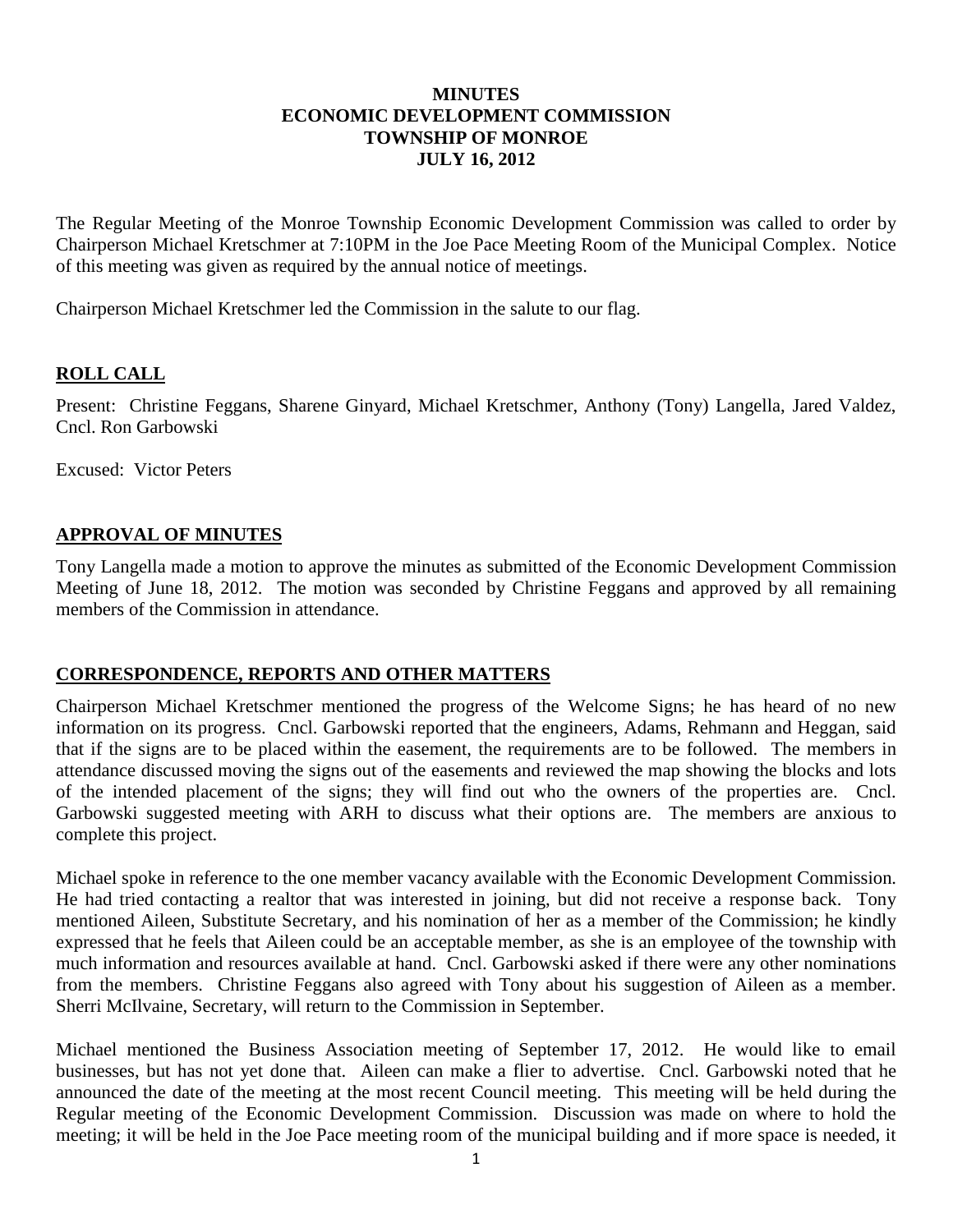#### **Economic Development Commission Minutes** *(cont'd)* **July 16, 2012**

can be moved to the first floor Caucus Room; Aileen will look into reserving that room, in case it is needed. Tony mentioned advertising on Comcast Channel 9. Christine can advertise on her radio show. Aileen passed around a sample flier and asked for members' advertising suggestions for the flier. This flier can be used for emails and posted on the township website. Jared Valdez suggested asking Steve Kozachyn, Rowan University's Executive Director Center for Innovation & Entrepreneurship, to attend; Michael will contact Mr. Kozachyn.

Jared said that Cncl. Caligiuri referred him to speak with the Township Planner, Timothy J. Kernan. Mr. Kernan said that he can attend a Commission meeting at no charge for the first consultation to answer questions and suggest some ideas for the Commission to help expand the business community of the township. Michael suggested Jared asking Mr. Kernan to attend either the August or October meeting. Christine suggested encouraging someone/a business to create a local newspaper company, online newspaper or printed.

Michael informed the members that the Seniors Commission is sponsoring a Blood Drive on Monday, August  $6<sup>th</sup>$  2:30pm-7:30pm at the Pfeiffer Community Center. Also, he informed them that the Municipal Alliance Commission is sponsoring National Night Out on Thursday, August  $2<sup>nd</sup> 6:00pm-9:00pm$ .

Aileen provided a memo requesting approval of disposing meeting audio from October 2011 to April 2012. Per the New Jersey Division of Archives & Records Management, "Recordings of Public Meetings – Public Officials – Audio/Video (Analog and Digital)" need only be retained for a period of 80 days. Chairperson Michael Kretschmer asked for a motion of approval of disposing audio records from meetings dating from October 2011 to April 2012 for the Monroe Township Economic Development Commission. Tony Langella made a motion and seconded by Sharene Ginyard; all in favor by members in attendance, no opposition. Aileen will process a Request and Authorization for Records Disposal form with NJDARM.

Aileen provided the members a copy of the Zoning Office's "Business Questionnaire" and "In-Home Occupation Questionnaire", which the members reviewed. The Commission questioned if copies of these questionnaires could be provided from the Zoning Office for the Business Directory and also if they can get a list of vacant commercial properties for rent or purchase from Zoning Officer, Fred Weikel. Aileen will contact Director of Real Estate, Charles Abel and ask if he can provide a list of vacant commercial properties for rent or purchase.

# **ROUNDTABLE**

~Cncl. Garbowski – asked if any members had any questions for him. He mentioned that Williamstown Square is in its planning stages; this will be in the area of the Main Street/Black Horse Pike Jug-handle, around the size of 400,000 square feet with a couple of department stores.

~Jared – no matters to discuss

~Christine – asked how Williamstown can become a "tourist town", asking what is an attraction in Williamstown; Cncl. Garbowski said that a lot of sky divers visit for Free Fall Adventures at Cross Keys Airport. Christine feels that the town needs something to attract visitors. Cncl. Garbowski mentioned the Blue Hole. Aileen mentioned the Ireland-Hofer House and the paranormal events session that was conducted there and the old glass factories below Main Street. Jared said that maybe this is something the Business Association could help promote. Christine also suggested having a Christmas Village.

~Tony – asked Michael what the progress of the renovation/reconstruction of the Grand Theatre. Michael said that it is in progress and coming along with many changes and will probably be finished by Spring 2013. ~Sharene – no matters to discuss